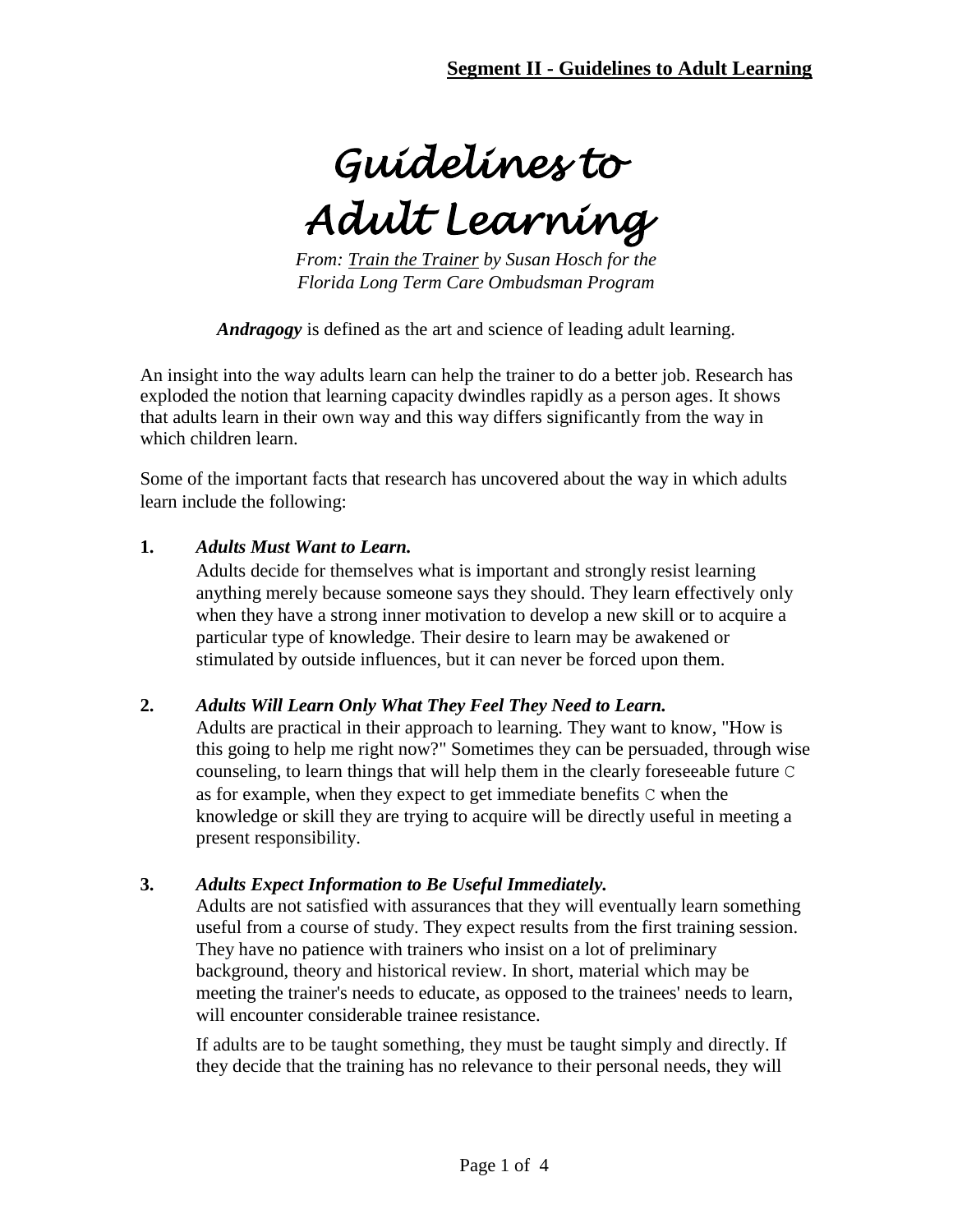become dropouts C physically, if the training is voluntary; mentally if attendance is mandatory.

Before a trainer (or supervisor) begins teaching a trainee (or a subordinate) all the things s/he feels the trainee (or subordinate) should know, they should first find out what the trainee feels a need to learn.

### **4.** *Adults Learn by Doing.*

Studies have shown that adults will forget within a year at least 50% of what they learn in a passive way. But retention of new knowledge or skills is much higher if the adult has immediate and repeated opportunities to practice or use what he has learned. It is for this reason that consideration should be given to the use of group and high participation methods of training whenever practicable.

This finding also explains why on-the-job training is often the most effective type. It also underscores the importance of timing in all types of training. If it is possible to schedule one's learning experiences so that they dovetail with actual operation responsibilities at each stage of one's career, the learner will have a chance to use what was learned before it is forgotten.

### **5.** *Adult Learning Centers Around Solving Realistic Problems.*

Adults can be taught a general rule or principle, and then be shown by a series of hypothetical illustrations how it applies to specific situations. But studies show that they will learn much faster if you reverse the process. Let them begin with specific problems, drawn from actual experiences, and work out practical solutions from which principles may be deduced.

A human being can only use information when s/he can relate to what is already known. A teacher must show points of reference, or draw from the students' personal experience to illustrate the relationship between what is known and the new information. This is why the use of practical problems or examples that presently affect the learner will work better than the sole use of abstraction or theory.

### **6.** *Segment Information into Manageable Portions.*

Pace the learning so that learning can occur. Learning is best when the information is communicated in small increments. Each piece must be assimilated and blended with what went before, and so is best taught in small pieces.

### **7.** *Experience Affects Adult Learning.*

An adult's mental state is already pretty crowded. The learning must therefore be rational. The new knowledge must be related to, and integrated with, the accumulated results of a lifetime of learning experiences. If the new knowledge does not fit in with what the trainee already knows, s/he is powerfully disposed to reject it. In fact, past experience may actually prevent one from perceiving accurately, let alone absorbing the meaning of new data.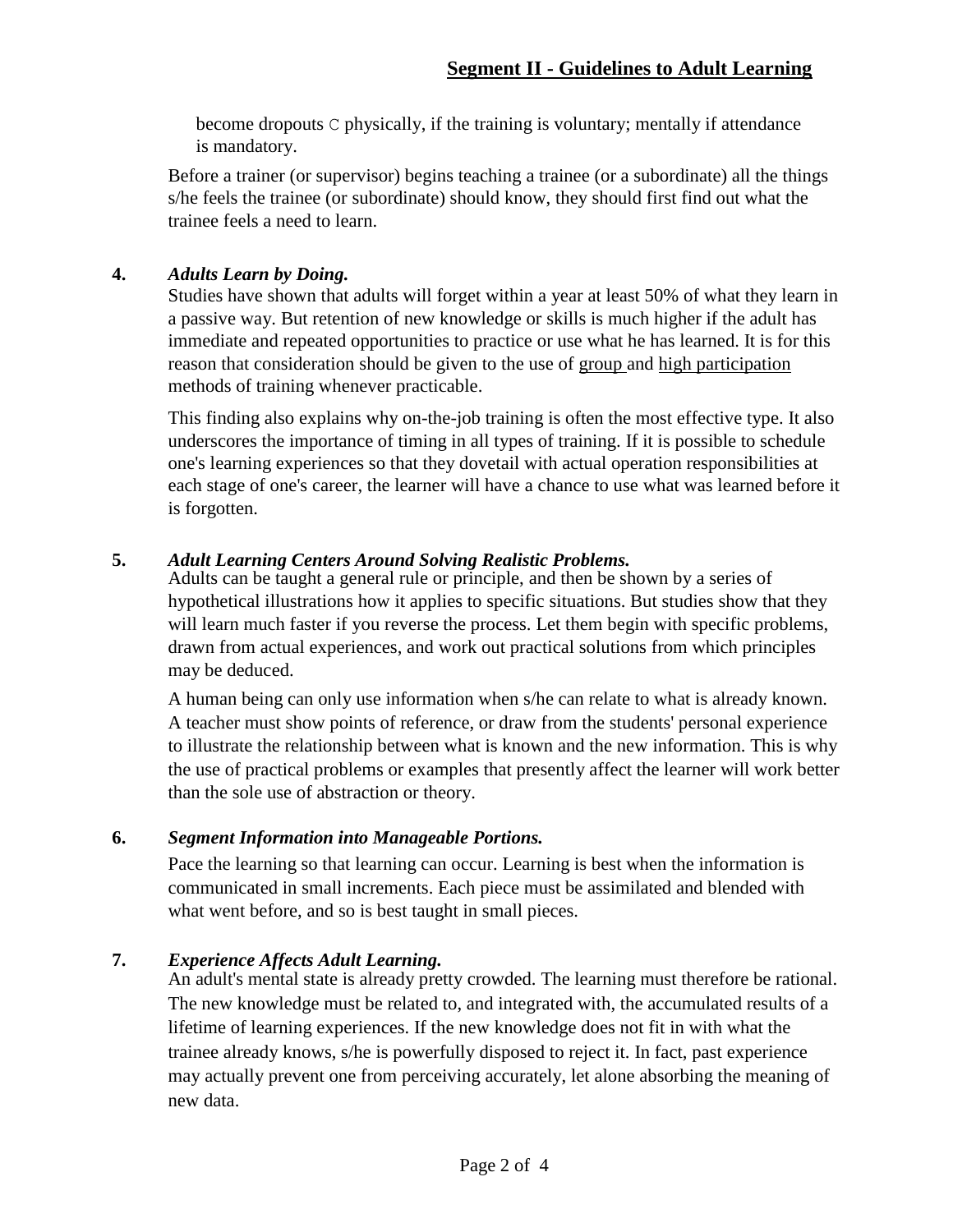# **8.** *Adults Learn Best in an Informal Environment.*

Learning is a natural human process. All people could use their intelligence and would be eager to learn if it were not for the negative learning experiences that have preceded this one. Starting with this premise, the teacher will hold high expectations of the learner, but at the same time will recognize that most of us have been taught some fear or insecurities around our learning abilities.

Many adults have unpleasant memories of their school days. They will respond to adult training programs in inverse relationship to the degree they are reminded of their childhood experiences. To minimize these effects, the learning situation should be as free as possible from influences that remind the learner of other situations where learning was painful. These include tests, formality in the classroom and a disciplinary or critical attitude on the part of the teacher.

Coffee breaks, informal dress, and perhaps smoking in class, provided it doesn't infringe on or disturb others, give needed reassurance that there is nothing childish about their present engagement with the learning process. Again, establishing a collaborative environment and using group-in-action methods of training (i.e., brainstorming, roleplaying, exercise, etc.) aid in achieving informality.

## **9.** *Structure for Success.*

Learning experiences should be structured as one successful experience after another. One famous educator says, "No teacher should ever ask a question to which a student can possibly give a wrong answer." The difficulty of the teacher's work is increased this way, but the learner will not experience the failure.

# **10.** *A Variety of Methods Should Be Used.*

People learn in different ways and at differing speeds. Consider differences in educational background, reading and speaking ability, cultural bias, and prior training.

Research has demonstrated that learning proceeds most quickly when information reaches the learner through more than one sensory channel. That is why a movie, filmstrip, flip chart or other visual aid can do so much to heighten the impact of a talk or conference. The trainer who uses a scratch pad and begins drawing a diagram when they try to explain a complicated subject is displaying an intuitive grasp of this point. Other methods such as in-baskets, simulations, role-playing, small groups, etc. should also be utilized extensively.

# **11.** *Repetition Improves Retention.*

An old trainer maxim says: "Tell them what you're going to say, say it, and tell them what you said." Each repetition should add a new point of reference for the same information because it is through relating to the already known that the learner assimilates